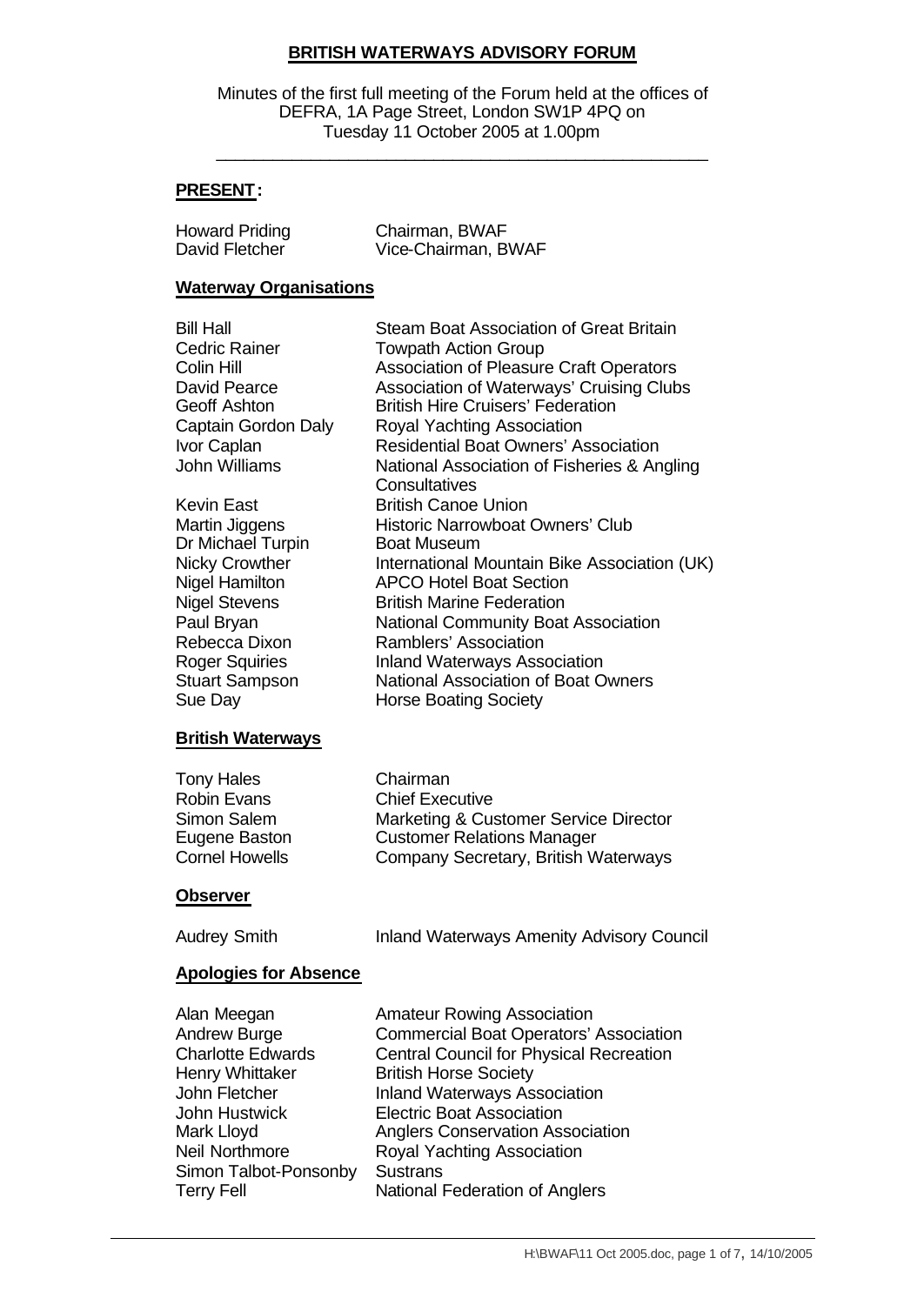## **1. CHAIRMAN'S INTRODUCTION**

Howard Pridding, Chairman of BWAF, welcomed everyone to the first full meeting. He thanked Professor Jowell for his work in establishing the Forum and commented that it was now up to everyone involved to ensure it worked as an effective two-way channel of communication between BW and its users. He stressed three over-arching themes for the Forum as it went forward: its independence, its inclusiveness and the strategic level of its work. Finally, he stressed his own role as Chairman was an independent one.

#### **2. MINUTES OF THE INAUGURAL MEETING HELD ON 11 MAY 2005**

Following a proposal by David Fletcher, which was seconded by Stuart Sampson, the Minutes of the Inaugural Meeting were approved.

There were no matters arising.

It was agreed that the target date for issue for future Forum Agendas and papers should be fourteen days before the meeting. The meeting example of the meeting example of the EB

#### **3. MEMBERSHIP APPLICATIONS**

The meeting considered Paper BWAF/01/05 setting out options to allow members notice of membership applications and to establish a final approval process. Two formal applications had been received: from Sea and Water and the Association of Canoe Trades.

It was agreed to adopt the second option whereby the Chairman was to circulate details of applications to all BWAF members inviting comments prior to his/her approval or rejection. Two weeks would be allowed for the receipts of comments from members.

The Chairman also referred to approaches from two waterway magazines regarding attendance at BWAF meetings. It was agreed that this was not desirable and that instead the Chairman would speak to the waterways press after meetings. Press releases on BWAF matters might also be issued by BW on behalf of BWAF on occasions and information would be included in its accountability website.

#### **4. COMMUNICATION WITHIN BWAF**

It was agreed that internal communication within the Forum would be by email. Constituency Groups and time-limited working groups would be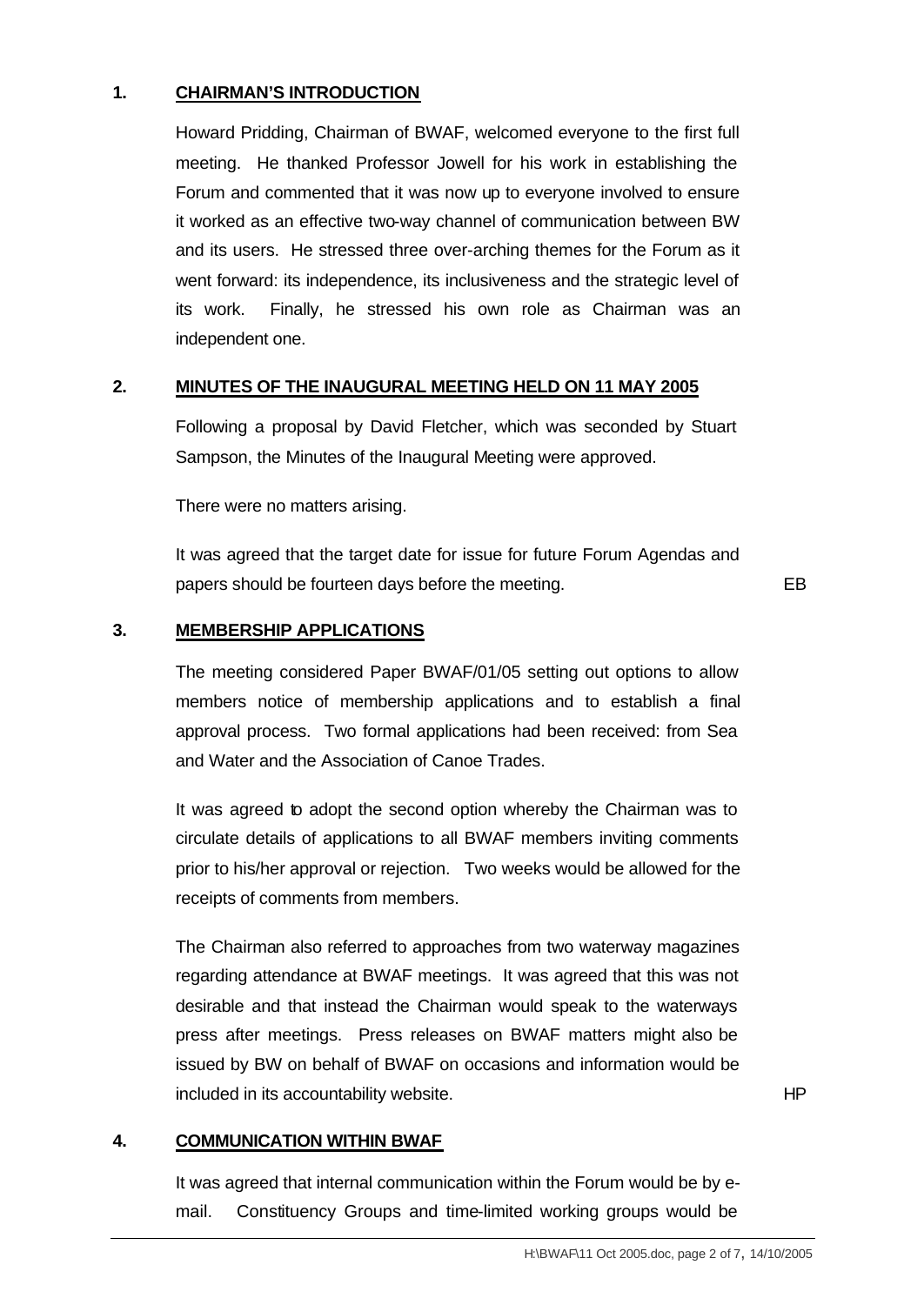needed on occasions. Eugene Baston would review the arrangements for this with the Chairman. **EB/HP** and the Chairman of the Chairman of the Chairman of the Chairman of the Chairman of the Chairman of the Chairman of the Chairman of the Chairman of the Chairman of the Chairman of the Chairm

## **5. RESTORATION STRATEGY**

As an introduction to its discussion on BW's restoration strategy, the meeting viewed a presentation by Nigel Stevens on his experience of the restoration on the Rochdale and Huddersfield Narrow Canals. He concluded that the work was essentially incomplete and identified the problems arising from this from his own perspective in running a business on the canals and for BW in trying to maintain them as though they were normal canals. He then identified the things that needed to be done and how they might be achieved. He suggested that this could best be achieved by the establishment of a body with a wide ranging membership charged with getting both canals into a fully operative and productive condition. His detailed observations were set out in a paper, which was circulated to the meeting.

The meeting also considered three papers on waterway restoration provided by BW:

- A discussion paper on funding opportunities and communication strategy (BWAF/02/05);
- A formal approval process on restoration for adoption within BW and publication to stakeholders (BWAF/03/05);
- A paper on lessons learnt from the Cotswolds (BWAF/04/05).

Robin Evans welcomed the opportunity for a debate on where restoration should rest in terms of BW's overall priorities. The argument that restoration benefited the community and they should, therefore, pay for it no longer held the weight it did with ever growing pressure on funding and competing priorities. BW was being increasingly asked to contribute more and hence, the need to review priorities and get the balance right. What should come first – maintaining what had been done already or taking on new commitments? The Rochdale presentation illustrated the issue well – should BW continue spending £1½ million annually, knowing that this was not making matters materially better?

Waterway organisations welcomed the BW papers and generally supported the conclusions they made. It was felt that despite the current unpromising economic realities, every effort should continue by BW to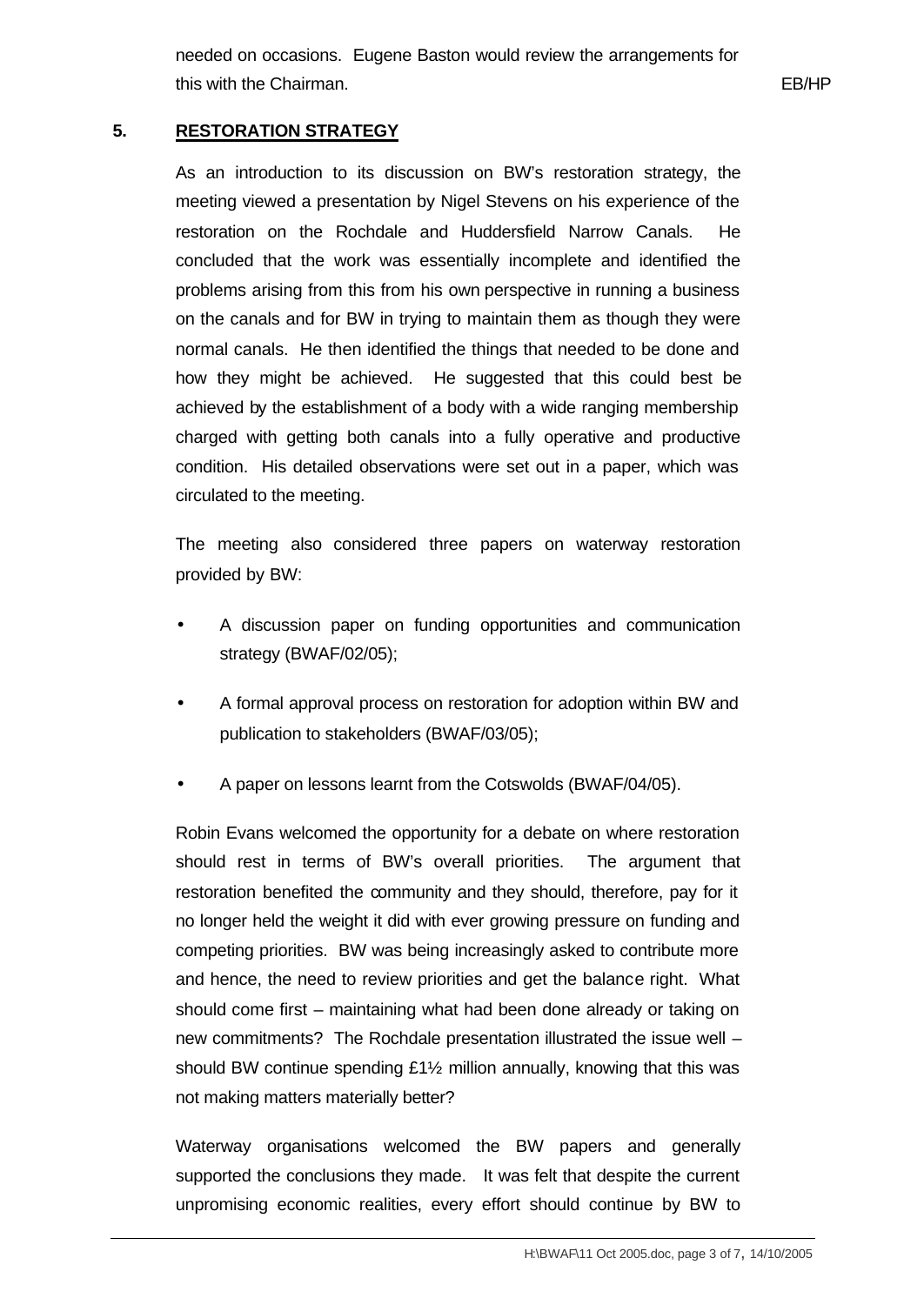convince Government, Local Authorities, RDAs and others of the contribution of canals to the overall canal corridor. BW confirmed in that regard that its cost/benefit analysis had been welcomed by HLF as exemplary. It was suggested that funding for urban/rural renewal could be factored into the contract with Government.

On the question of existing and new commitments, the meeting suggested this was not a case of either/or but of endeavouring to optimise both i.e. get the restoration right and maintain the re-opened canal. David Fletcher felt that a bigger funding cake was available on that basis.

BW representatives confirmed that they would continue despite the difficulties to make the case for funding vigorously and welcomed the support of the waterway organisation in this.

Waterway organisations welcomed the approval process in giving a realistic appreciation of what people could expect from BW, also in recognising that support for projects would come mainly from local and regional sources and in not defining the criteria too precisely.

Responding to the suggestion that an over-prescriptive approach by English Nature made some restorations unviable, BW indicated that it sought to work positively with English Nature and maintain constructive relations at the highest level. This meant that issues at local/regional level could more easily be resolved as experience on the Montgomery Canal had illustrated recently.

The appointment by BW of a Director with responsibility for restoration was welcomed.

The Chairman thanked members for their contributions to the debate. Understandably no firm conclusions had been drawn from this first review but work towards this would continue in correspondence. He particularly welcomed views from members on the proposed Waterway Restoration Alliance. ALL

#### **6. WATERWAY STANDARDS**

The Forum considered Paper BWAF/05/05 from British Waterways giving an update on work to review waterway standards. The Chairman invited initial views on the topic and noted BW's intention to involve user groups further in its thinking as it progressed.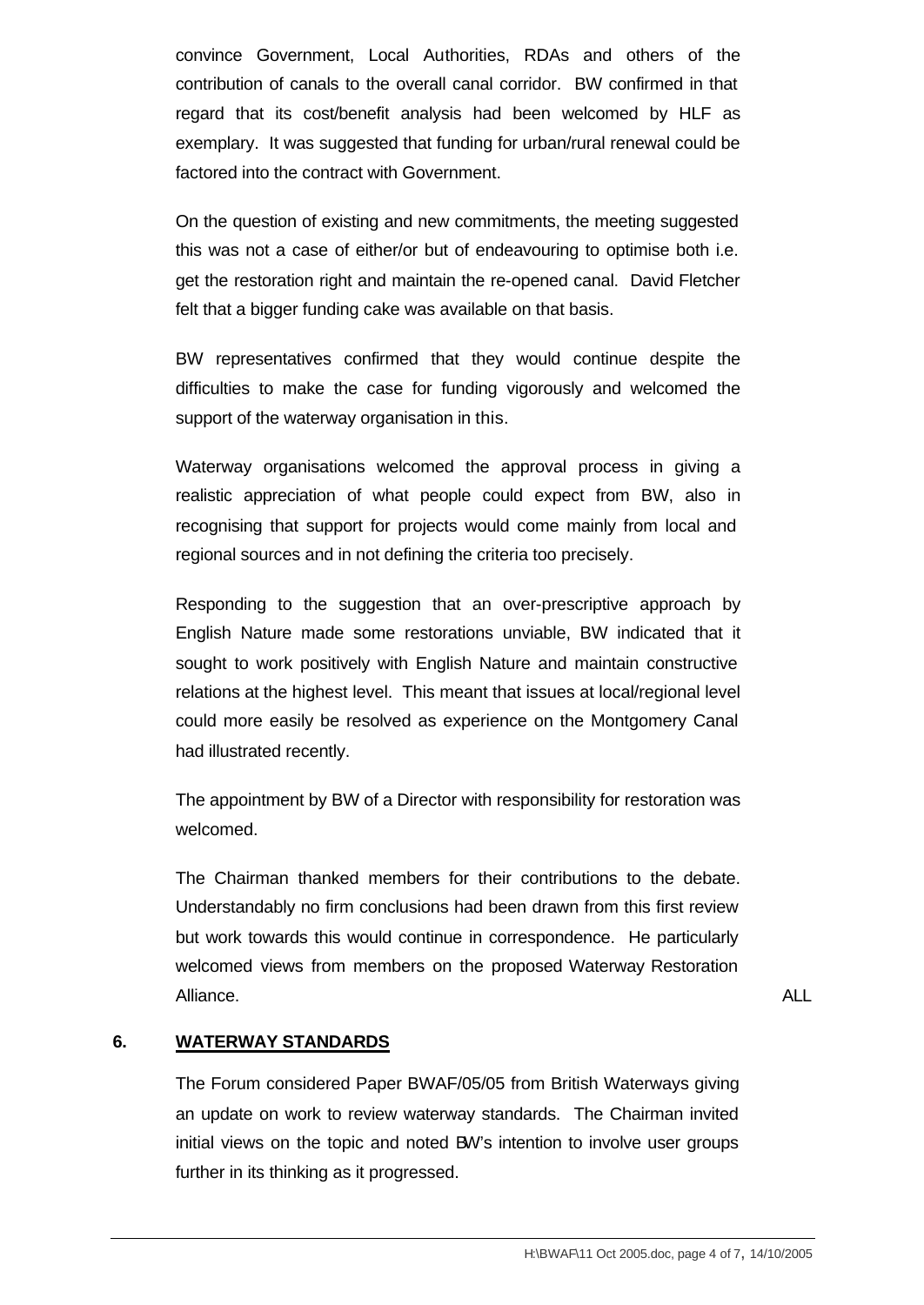Robin Evans invited views on whether the basis for standards should be structural condition or use and enjoyment. He recognised that the latter was contingent on the former but acknowledged BW was struggling to establish meaningful criteria that reflected users' concerns and needs.

Comments in the discussion which followed included:

- A rounded approach, based on more than purely technical standards, would be welcome;
- Fit for purpose was a helpful perspective;
- Some structures were user unfriendly;
- User experience did not always accord with the standards given e.g. channel depth or towpath vegetation. Standards should be objective and adhered to;
- Accountability i.e. reporting of performance, was important as was reflecting statute, and contract with Government should cover these issues;
- The standards could be communicated more effectively.

Robin Evans welcomed the initial views. He felt on communication, that the challenge was to achieve standards that were easily translatable and relevant. He concluded that BW would take these views forward into its Customer Insight Programme Consultation, which it planned to complete by Autumn 2006. SS

## **7. WATERWAY CAPACITY/CONGESTION ISSUES**

The Chairman referred to BW's request for advice from members on how it should tackle the issue of congestion. In the review that followed, a wide range of contributory factors to congestion were identified (structural, economic and behavioural) and physical and marketing and educational initiatives to alleviate it were suggested. Points included:

• more effective management of movement included educating and informing people to spread the load;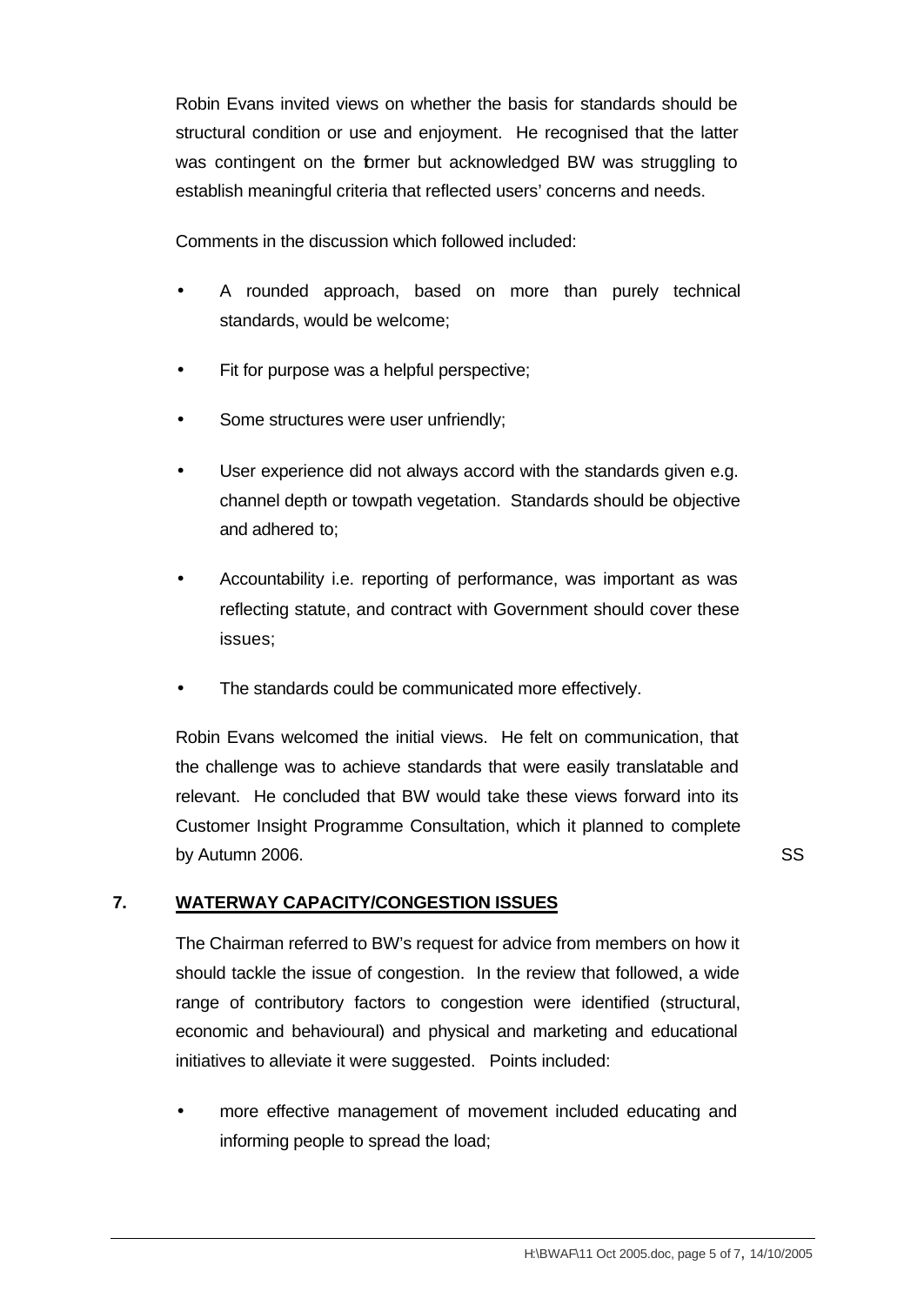- physical/structural improvements including bigger and easier operated locks. Also innovative engineering solutions e.g. double sets of lock paddles;
- economic measures included differential charging and carrot and stick;
- etiquette and making the wait comfortable helped, also better information for those in the queue;
- there needed to be more marketing of the northern waterways and planned siting of marinas there;
- excessive linear moorings needed to be tackled;
- canal society volunteers might help spread the workload e.g. operating locks;
- canal events should be better publicised so that users can avoid adding to the congestion.

Robins Evans welcomed the contributions and confirmed that BW would respond to the overall message to be radical and innovative. The offer of voluntary help in congested areas including to operate locks was welcomed, recognising that any issues e.g. health and safety would be properly addressed. He added that Derek Cochrane's new responsibilities included volunteer help and he would be approaching user groups about this.

# **8. BW's CONSULTATION PROCESSES**

The Chairman introduced Paper BWAF/06/05 explaining the background to BW's consultation processes. This concluded that BW recognised that the current licence fee and structure consultation had caused concern and welcomed a debate within BWAF on its consultation processes so that improvements could be made in the future.

In the discussion, waterway organisations expressed concern that the tone of the licence fee consultation had been dogmatic and overbearing and that many had seen the outcome as a fait accompli. Simon Salem responded that BW had felt it would be helpful to try and simplify a complex issue; organisations were also free to respond in any way they